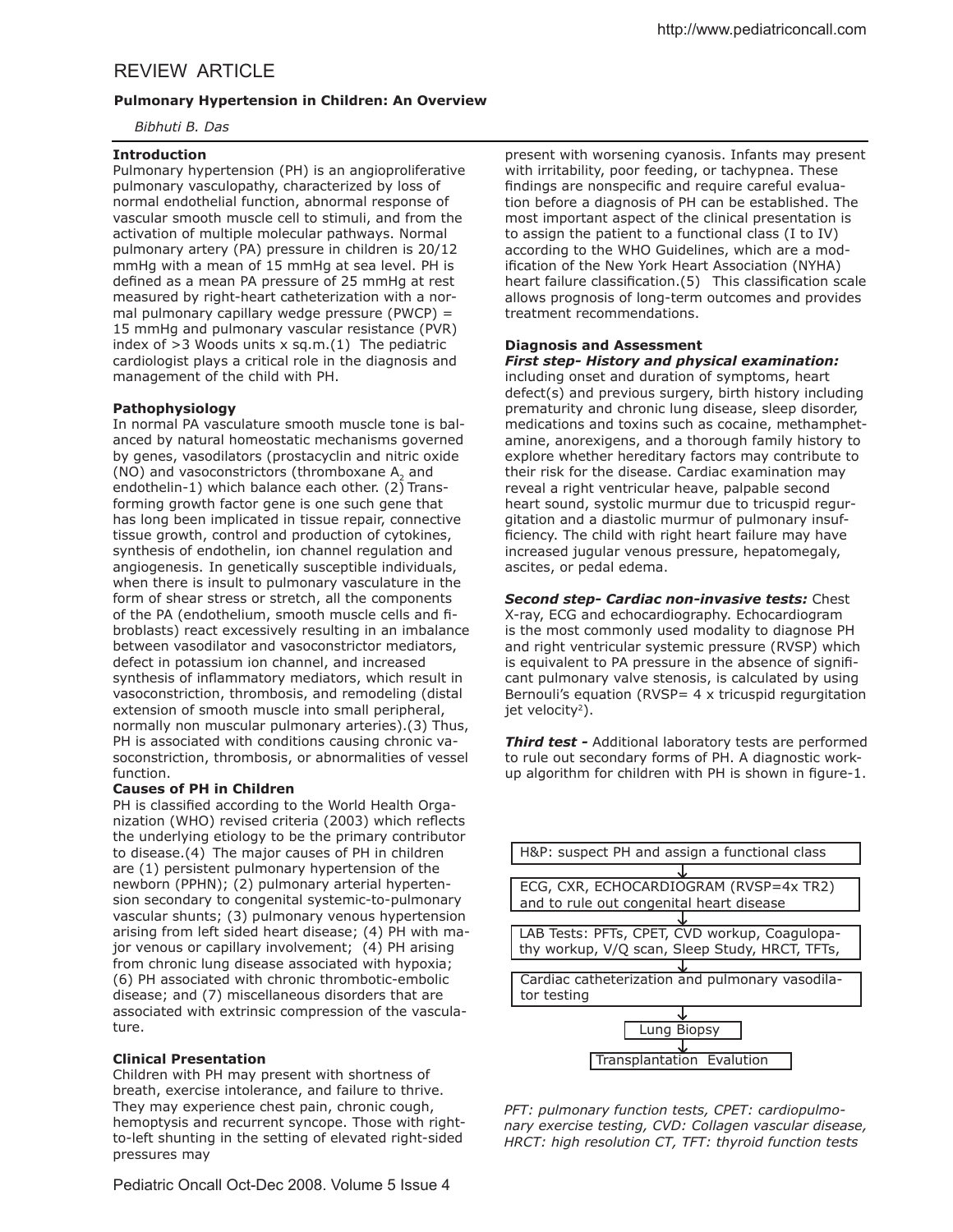*Fourth step-* Most important is cardiac catheterization and testing for pulmonary vasoreactivity. Although non-invasive tests are useful in the evaluation of suspected PH, cardiac catheterization remains the "gold standard" for the diagnosis and severity of PH. Cardiac catheterization helps in the assessment and the selection of appropriate treatment.

#### **Treatment**

The pediatrician plays an important role in the care of children with PH. Annual influenza vaccination as well as pneumococcal vaccination is recommended unless there are contraindications. Patients should receive adequate antipyretic and antitussive medications during upper respiratory infections. However, decongestants with pseudoephedrine should be avoided as they may exacerbate PH. Diet and/or medical therapy should be used to prevent constipation, since the Valsalva maneuver transiently decreases venous return to the right side of the heart and may precipitate a syncopal episode.

 The therapeutic approach to the child with PH begins with a thorough identification of the underlying cause(s) with treatment directed at the underlying cause.

These may include use of supplemental oxygen for patients with parenchymal lung disease, early surgical repair of cardiac defects, anti-inflammatory therapy for collagen vascular disease, continuous positive airway pressure therapy and adeno-tonsillectomy for patients with obstructive sleep apnea, and anticoagulation for chronic thromboembolic disease. Nearly all children with PH may need at least some "conventional therapy": oxygen, anticoagulants, digoxin, and diuretics. An overview of current approach and guidelines for treatment is shown in Figure 2

 Therapy of PH is targeted against three well-characterized vascular changes: vasoconstriction, thrombus formation, and proliferation of smooth muscle or endothelial cells in the pulmonary vessels. Although, the principles of treatment of PH in children are often derived from observations in adults, data from adults are not easily extrapolated to children. Treatment of children with PH remains individualized based on the underlying etiology, functional class and vasoreactivity of pulmonary vasculature as determined by cardiac catheterization. Commonly used targeted PH therapy for children, their mechanism of action, dose/therapeutic range and side efects are described in table-1.

#### **Figure-2: Current treatment strategies for children with PH**